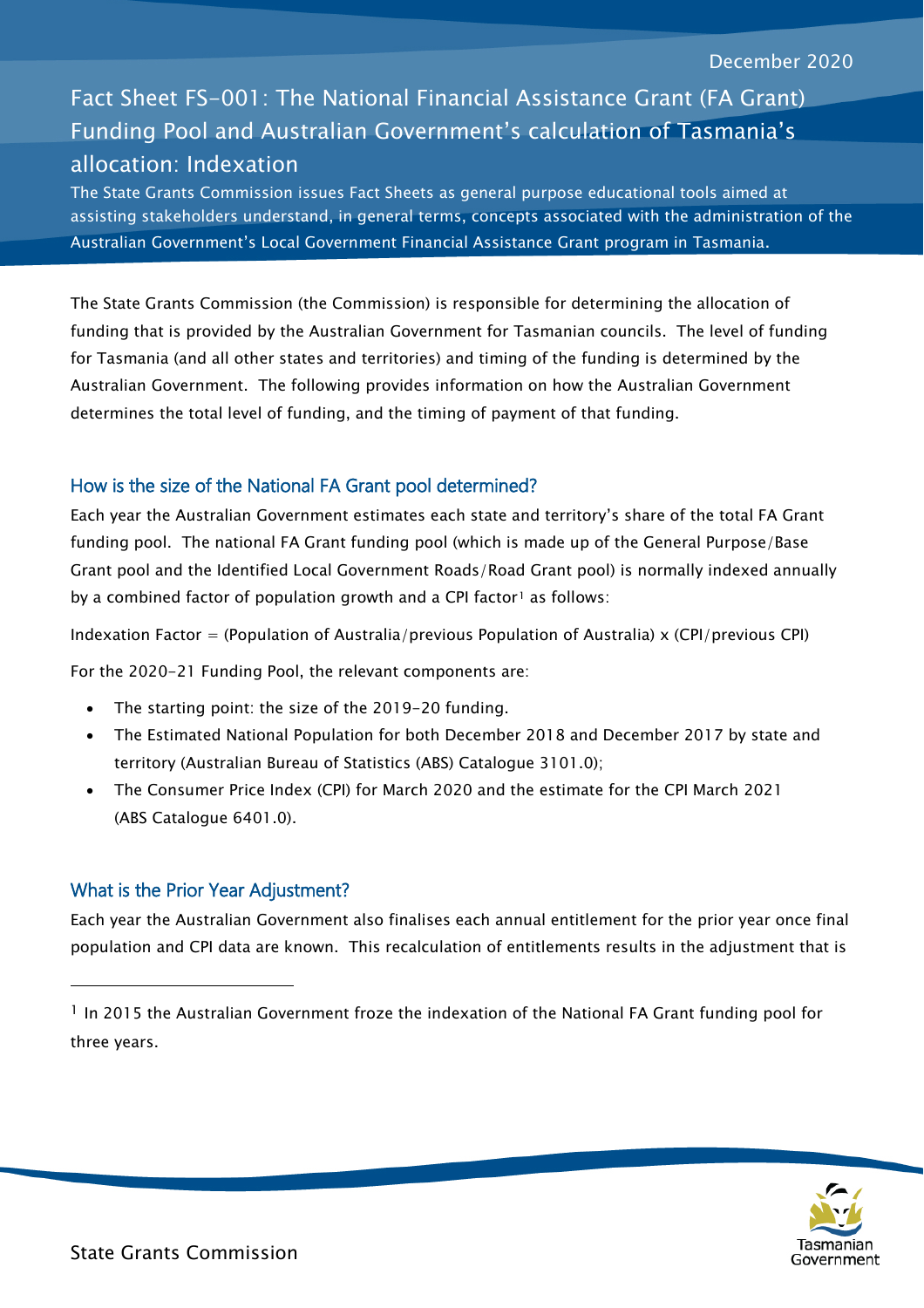made to the prior year's entitlements, and gets factored in to the Cash allocations that occur the following year.

The starting point: the size of the 2018-19 funding pool.

- The Estimated National Population for both December 2017 and December 2018 by state and territory (ABS Catalogue 3101.0)
- The Consumer Price Index (CPI) for March 2019 and the estimate for the CPI March 2020 (ABS Catalogue 6401.0).

## Do Advance Payments affect the size of the funding pool?

Yes - Advance payments affect the amount of indexation as it affects the base on which indexation applies. A demonstration on how advance payments impacted the indexation in determining the 2020-21 entitlements is detailed in the Determination Instrument available at <https://www.legislation.gov.au/Details/F2020L00835>

#### Who decides if and when there is an Advance Payment?

The Australian Government determines if and when an advance payment of the forthcoming year's FA Grants occurs in any year. The Australian Government also decides the distribution of any advance payments amongst councils. Typically the Australian Government uses the most recent year's approved FA Grant allocation proportions as the basis for determining how it will distribute the advance payment.

Sometimes the Australian Government's Federal Budget indicates if an advance payment of the forthcoming year's FA Grant funding will occur in a year. Even if there is no indication of this in the Federal Budget, the Australian Government may still choose to make an Advance Payment before the end of a financial year. Sometimes this occurs with very little advance notice.

## What is Tasmania's share of each of the National funding pools?

Base Grant funding pool: Tasmania receives a share of this funding pool based on Tasmania's population share of the National Population. Accordingly, Tasmania's share of the National Base Grant funding pool changes each year.